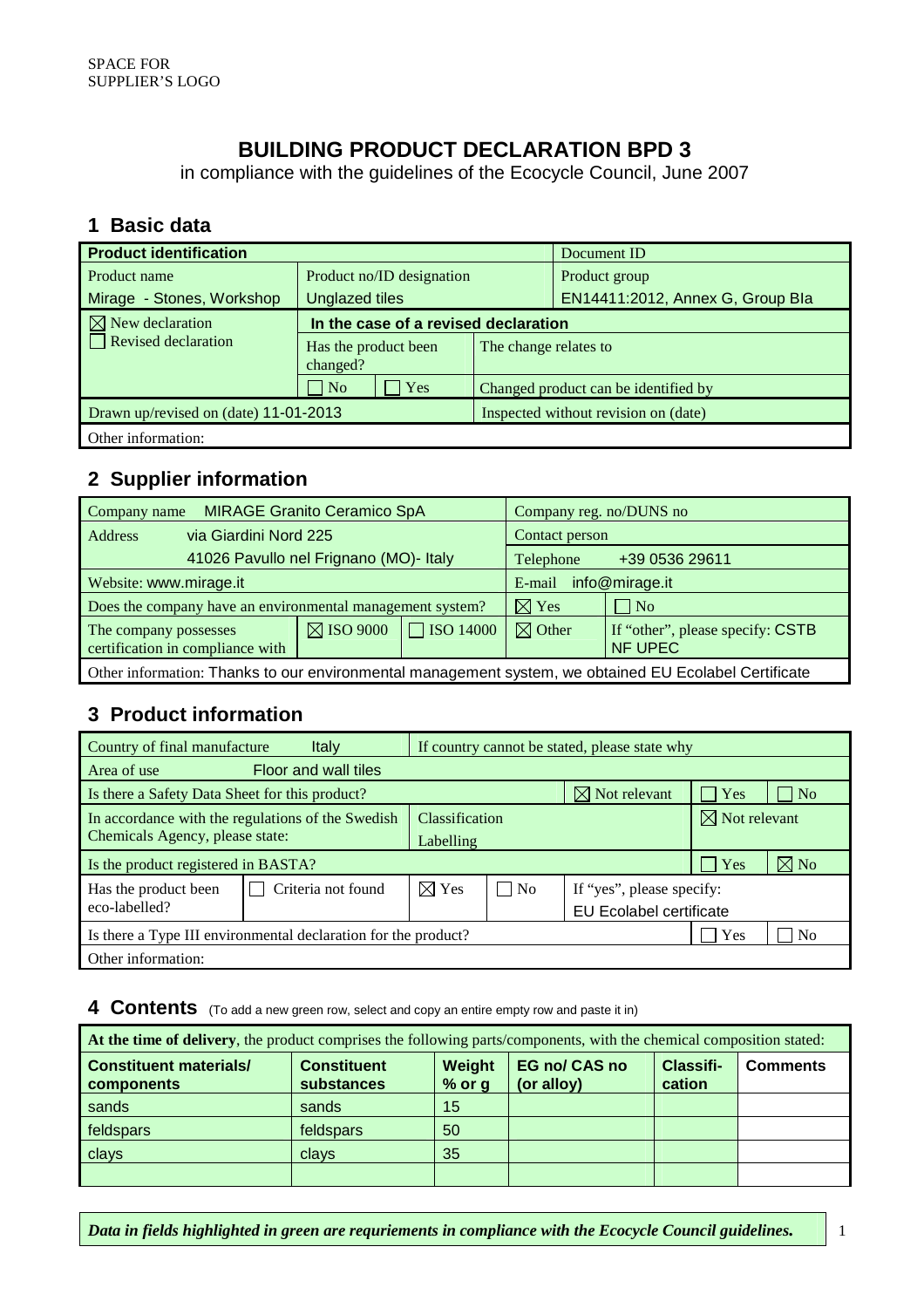| Other information:                                                                                                                                                                                                                                          |                                  |                    |                             |                     |                 |  |  |
|-------------------------------------------------------------------------------------------------------------------------------------------------------------------------------------------------------------------------------------------------------------|----------------------------------|--------------------|-----------------------------|---------------------|-----------------|--|--|
| If the chemical composition of the product after it is built in differs from that at the time of delivery, the content of the<br>finished built in product should be given here. If the content is unchanged, no data need be given in the following table. |                                  |                    |                             |                     |                 |  |  |
| <b>Constituent materials/</b><br>components                                                                                                                                                                                                                 | <b>Constituent</b><br>substances | Weight<br>$%$ or g | EG no/ CAS no<br>(or alloy) | Classifi-<br>cation | <b>Comments</b> |  |  |
|                                                                                                                                                                                                                                                             |                                  |                    |                             |                     |                 |  |  |
| Other information:                                                                                                                                                                                                                                          |                                  |                    |                             |                     |                 |  |  |

# **5 Production phase**

| Resource utilisation and environmental impact during production of the item is reported in one of the following                                                                                                      |            |                     |                           |  |                                |          |                                  |
|----------------------------------------------------------------------------------------------------------------------------------------------------------------------------------------------------------------------|------------|---------------------|---------------------------|--|--------------------------------|----------|----------------------------------|
| ways:<br>1) Inflows (goods, intermediate goods, energy etc) for the registered product into the <b>manufacturing unit</b> , and the<br>outflows (emissions and residual products) from it, i.e. from "gate-to-gate". |            |                     |                           |  |                                |          |                                  |
| 2) All inflows and outflows from the extraction of raw materials to finished products i.e. "cradle-to-gate".                                                                                                         |            |                     |                           |  |                                |          |                                  |
| 3) Other limitation. State what:                                                                                                                                                                                     |            |                     |                           |  |                                |          |                                  |
| The report relates to unit of product                                                                                                                                                                                |            | Reported product    |                           |  | The product's<br>product group |          | The product's<br>production unit |
| Indicate raw materials and intermediate goods used in the manufacture of the product                                                                                                                                 |            |                     |                           |  |                                |          | Not relevant                     |
| Raw material/intermediate goods                                                                                                                                                                                      |            | Quantity and unit   |                           |  |                                |          | Comments                         |
|                                                                                                                                                                                                                      |            |                     |                           |  |                                |          |                                  |
|                                                                                                                                                                                                                      |            |                     |                           |  |                                |          |                                  |
|                                                                                                                                                                                                                      |            |                     |                           |  |                                |          |                                  |
| Indicate recycled materials used in the manufacture of the product                                                                                                                                                   |            |                     |                           |  |                                |          | Not relevant                     |
| Type of material                                                                                                                                                                                                     |            | Quantity and unit   |                           |  |                                |          | Comments                         |
|                                                                                                                                                                                                                      |            |                     |                           |  |                                |          |                                  |
|                                                                                                                                                                                                                      |            |                     |                           |  |                                |          |                                  |
| Enter the <b>energy</b> used in the manufacture of the product or its component parts                                                                                                                                |            |                     |                           |  |                                |          | Not relevant                     |
| Type of energy                                                                                                                                                                                                       |            | Quantity and unit   |                           |  | Comments                       |          |                                  |
|                                                                                                                                                                                                                      |            |                     |                           |  |                                |          |                                  |
|                                                                                                                                                                                                                      |            |                     |                           |  |                                |          |                                  |
| Enter the <b>transportation</b> used in the manufacture of the product or its component parts                                                                                                                        |            |                     |                           |  |                                |          | Not relevant                     |
| Type of transportation                                                                                                                                                                                               |            | Proportion %        |                           |  | Comments                       |          |                                  |
|                                                                                                                                                                                                                      |            |                     |                           |  |                                |          |                                  |
|                                                                                                                                                                                                                      |            |                     |                           |  |                                |          |                                  |
| Enter the emissions to air, water or soil from the manufacture of the product or its<br>component parts                                                                                                              |            |                     |                           |  |                                |          | Not relevant                     |
| Type of emission                                                                                                                                                                                                     |            |                     | Quantity and unit         |  |                                | Comments |                                  |
|                                                                                                                                                                                                                      |            |                     |                           |  |                                |          |                                  |
|                                                                                                                                                                                                                      |            |                     |                           |  |                                |          |                                  |
| Enter the residual products from the manufacture of the product or its component parts                                                                                                                               |            |                     |                           |  |                                |          | Not relevant                     |
|                                                                                                                                                                                                                      |            | Proportion recycled | Material                  |  |                                |          |                                  |
| Residual product                                                                                                                                                                                                     | Waste code | Quantity            | recycled %                |  | Energy<br>recycled %           |          | Comments                         |
|                                                                                                                                                                                                                      |            |                     |                           |  |                                |          |                                  |
|                                                                                                                                                                                                                      |            |                     |                           |  |                                |          |                                  |
| Is there a description of the<br>data accuracy for the<br>manufacturing data?                                                                                                                                        | $\Box$ Yes | $\Box$ No           | If "yes", please specify: |  |                                |          |                                  |
| Other information:                                                                                                                                                                                                   |            |                     |                           |  |                                |          |                                  |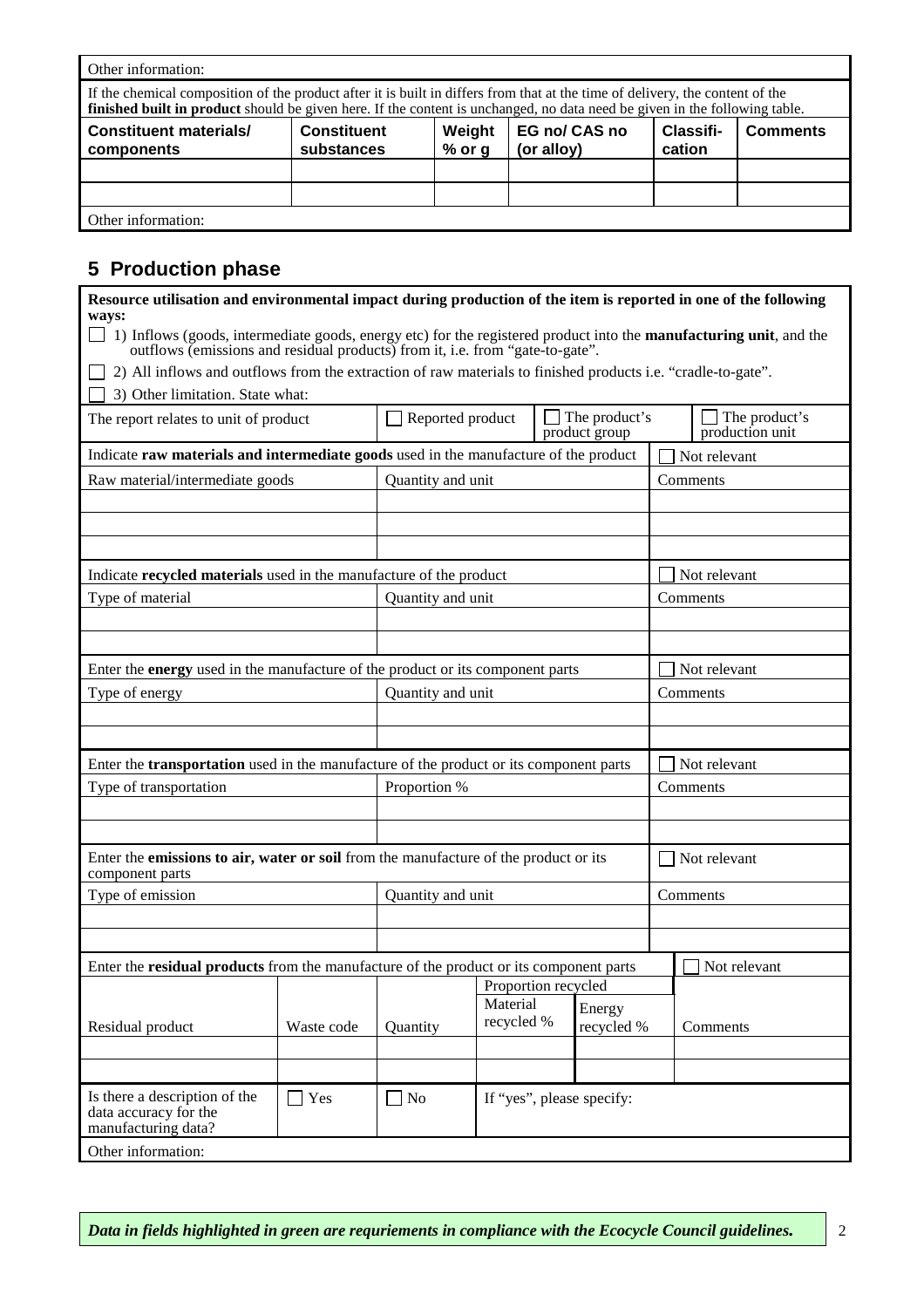## **6 Distribution of finished product**

| Does the supplier put into practice a system for returning load carriers for the<br>product?      | $\Box$ Not relevant $\Box$ | $\Box$ Yes         | $\overline{N_{0}}$ |
|---------------------------------------------------------------------------------------------------|----------------------------|--------------------|--------------------|
| Does the supplier put into practice any systems involving multi-use packaging<br>for the product? | $\Box$ Not relevant        | $\blacksquare$ Yes | $\overline{N_{0}}$ |
| Does the supplier take back packaging for the product?                                            | Not relevant               | Yes                | N <sub>0</sub>     |
| Is the supplier affiliated to REPA?                                                               | Not relevant               | Yes                | <b>No</b>          |
| Other information:                                                                                |                            |                    |                    |

### **7 Construction phase**

| Are there any special requirements for the<br>product during storage?                         | $\Box$ Not relevant $\Box$ Yes | $ \boxtimes$ No           | If "yes", please specify: |
|-----------------------------------------------------------------------------------------------|--------------------------------|---------------------------|---------------------------|
| Are there any special requirements for adjacent<br>building products because of this product? | $\Box$ Not relevant $\Box$ Yes | $\overline{\boxtimes}$ No | If "yes", please specify: |
| Other information:                                                                            |                                |                           |                           |

#### **8 Usage phase**

| Does the product involve any special requirements for<br>intermediate goods regarding operation and maintenance?       |                         |                     | $\vert$ Yes         | $\boxtimes$ No        | If "yes", please specify: |          |  |
|------------------------------------------------------------------------------------------------------------------------|-------------------------|---------------------|---------------------|-----------------------|---------------------------|----------|--|
| Does the product have any special energy supply<br>requirements for operation?                                         |                         |                     | $\vert$ Yes         | $\boxtimes$ No        | If "yes", please specify: |          |  |
| Estimated technical service life for the product is to be entered according to one of the following options, a) or b): |                         |                     |                     |                       |                           |          |  |
| a) Reference service life<br>estimated as being approx.                                                                | $\overline{5}$<br>years | $\vert$ 10<br>years | $\vert$ 15<br>years | $\vert$   25<br>years | $\boxtimes >50$<br>years  | Comments |  |
| b) Reference service life estimated to be in the interval of<br>years                                                  |                         |                     |                     |                       |                           |          |  |
| Other information:                                                                                                     |                         |                     |                     |                       |                           |          |  |

#### **9 Demolition**

| Is the product ready for disassembly (taking<br>apart)?                                                              | $\boxtimes$ Not relevant | Yes         | $\overline{N_{0}}$ | If "yes", please specify: |
|----------------------------------------------------------------------------------------------------------------------|--------------------------|-------------|--------------------|---------------------------|
| Does the product require any special measures<br>to protect health and environment during<br>demolition/disassembly? | Not relevant             | $\vert$ Yes | $\boxtimes$ No     | If "yes", please specify: |
| Other information:                                                                                                   |                          |             |                    |                           |

#### **10 Waste management**

| Is it possible to re-use all or parts of the<br>product?                                                                       | Not relevant             | $\Box$ Yes         | $\boxtimes$ No     | If "yes", please specify:                                                                                                                            |  |  |
|--------------------------------------------------------------------------------------------------------------------------------|--------------------------|--------------------|--------------------|------------------------------------------------------------------------------------------------------------------------------------------------------|--|--|
| Is it possible to recycle materials for all or<br>parts of the product?                                                        | Not relevant             | $\boxtimes$ Yes    | $\vert$   No       | If "yes", please specify:<br>It can be used as an<br>inhert material in<br>ceramic or other<br>industries. ex:<br>building or streets<br>foundations |  |  |
| Is it possible to recycle energy for all or parts<br>of the product?                                                           | $\boxtimes$ Not relevant | $\blacksquare$ Yes | $\vert$ $\vert$ No | If "yes", please specify:                                                                                                                            |  |  |
| Does the supplier have any restrictions and<br>recommendations for re-use, materials or<br>energy recycling or waste disposal? | Not relevant             | Yes<br>I.          | $\boxtimes$ No     | If "yes", please specify:                                                                                                                            |  |  |
| Enter the waste code for the supplied product 170103                                                                           |                          |                    |                    |                                                                                                                                                      |  |  |
| $\boxtimes$ No<br>Yes<br>Is the <b>supplied</b> product classed as hazardous waste?                                            |                          |                    |                    |                                                                                                                                                      |  |  |
| If the chemical composition of the product differs after having been built in from that which it had at the time of            |                          |                    |                    |                                                                                                                                                      |  |  |